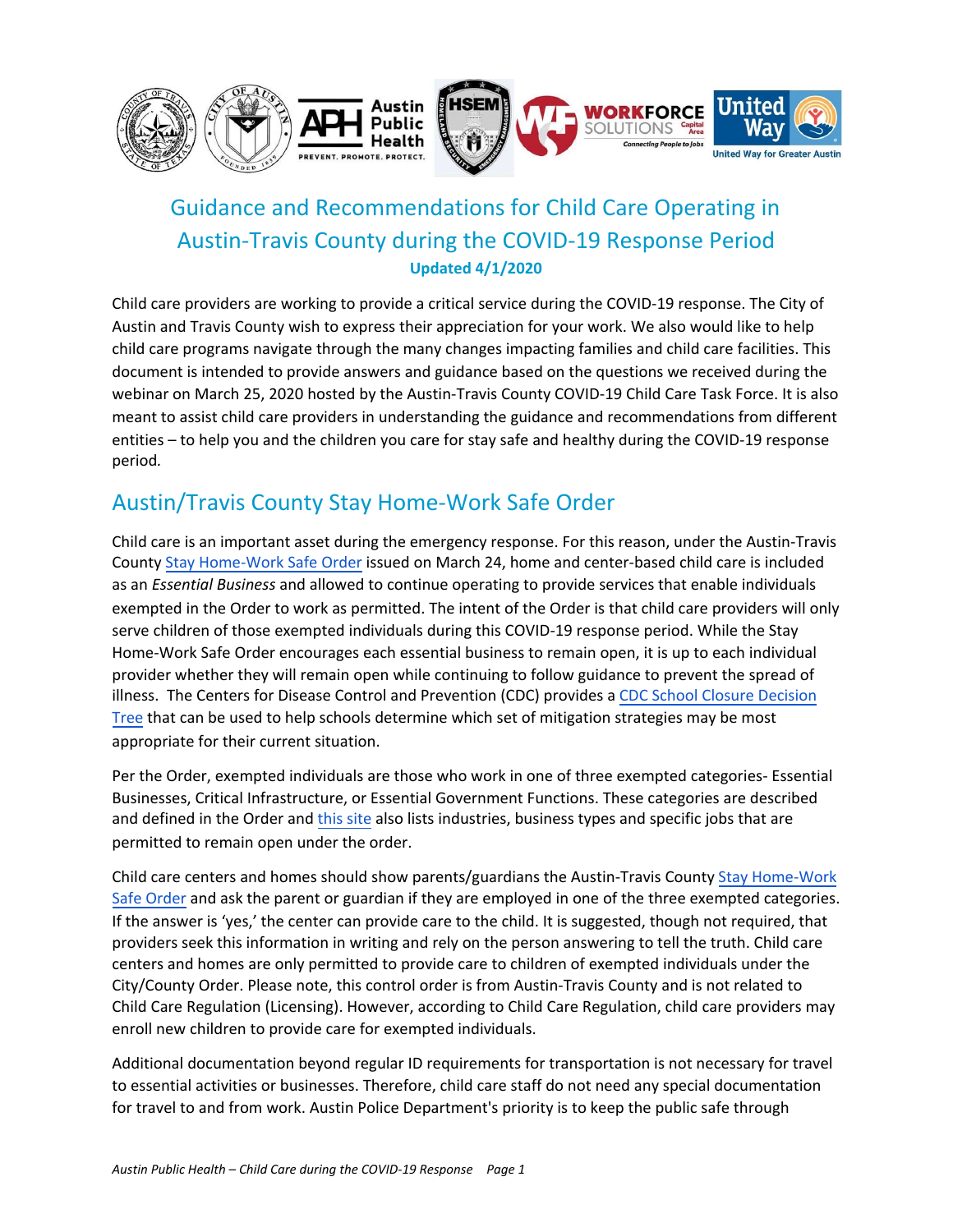education and awareness. The goal is to gain voluntary compliance, however, if necessary, officers may issue warnings, and as a last resort, citations.

The Stay Home-Work Safe Order was issued to reduce the substantial risk of harm to the public by slowing the spread of the coronavirus. [This](https://news.utexas.edu/2020/03/26/a-new-texas-covid-19-pandemic-toolkit-shows-the-importance-of-social-distancing/) link has information about the importance of social distancing in "flattening the curve" from researchers at the University of Texas at Austin and Dell Medical School. The Stay Home-Work Safe Order is in effect until April 13, unless terminated or modified by a subsequent control order. All changes and updates to control orders are immediately posted on [www.austintexas.gov/covid19.](http://www.austintexas.gov/covid19)

# General Guidance

Exclude children, staff, parents and guardians from child care sites if they are showing symptoms affiliated with COVID-19 (i.e. cough, fever, shortness of breath), have been in contact with someone with a confirmed case of COVID-19 in the last 14 days, or are at high risk due to underlying health conditions. Limit outside visitors.

# **People at Increased Risk for Serious Complications of COVID-19**

Persons who are older, pregnant, or who have underlying health conditions, including those with compromised immune systems or respiratory conditions like severe asthma, are at higher risk to develop complications from this virus. These individuals should not provide child care or visit child care facilities.

# **Health Screening at Entry**

Per HHS [COVID-19](https://hhs.texas.gov/about-hhs/communications-events/news/2020/03/covid-19-guidance-child-care-providers) Guidance to Childcare Providers, before allowing entry into the operation, screen all of the individuals, including taking the temperature of each person upon arrival at the operation each day. The CDC does not specify the use of a particular type of thermometer. The CDC recommends that thermometers be thoroughly cleaned in between each check. If non-contact thermometers are used, they should be cleaned routinely as recommended by CDC for infection control.

Per HHS guidance, deny entry to any person who meets any of the following criteria:

- A temperature over 99.6°F (Note, while HHS guidelines specify 100.4°F or above, operators should follow the 99.6°F temperature threshold set by the City of Austin Health Authority). Ask if medications were used to lower an individual's temperature and if there are any household members with COVID-19.
- Signs or symptoms of a respiratory infection, such as a cough, shortness of breath, sore throat, and low-grade fever;
- In the previous 14 days has had contact with someone with a confirmed diagnosis of COVID-19; is under investigation for COVID-19; or is ill with a respiratory illness; or
- In the previous 14 days has travelled internationally to countries with widespread, sustained community transmission. For updated information on affected countries, visit: [www.cdc.gov/coronavirus/2019-nCoV/travelers/index.html](https://www.cdc.gov/coronavirus/2019-nCoV/travelers/index.html).

Governor Abbott issued an executive order requiring airline passengers from New York, New Jersey, Connecticut, Miami, Atlanta, Detroit, Chicago, and Washington State to self-quarantine 14 days upon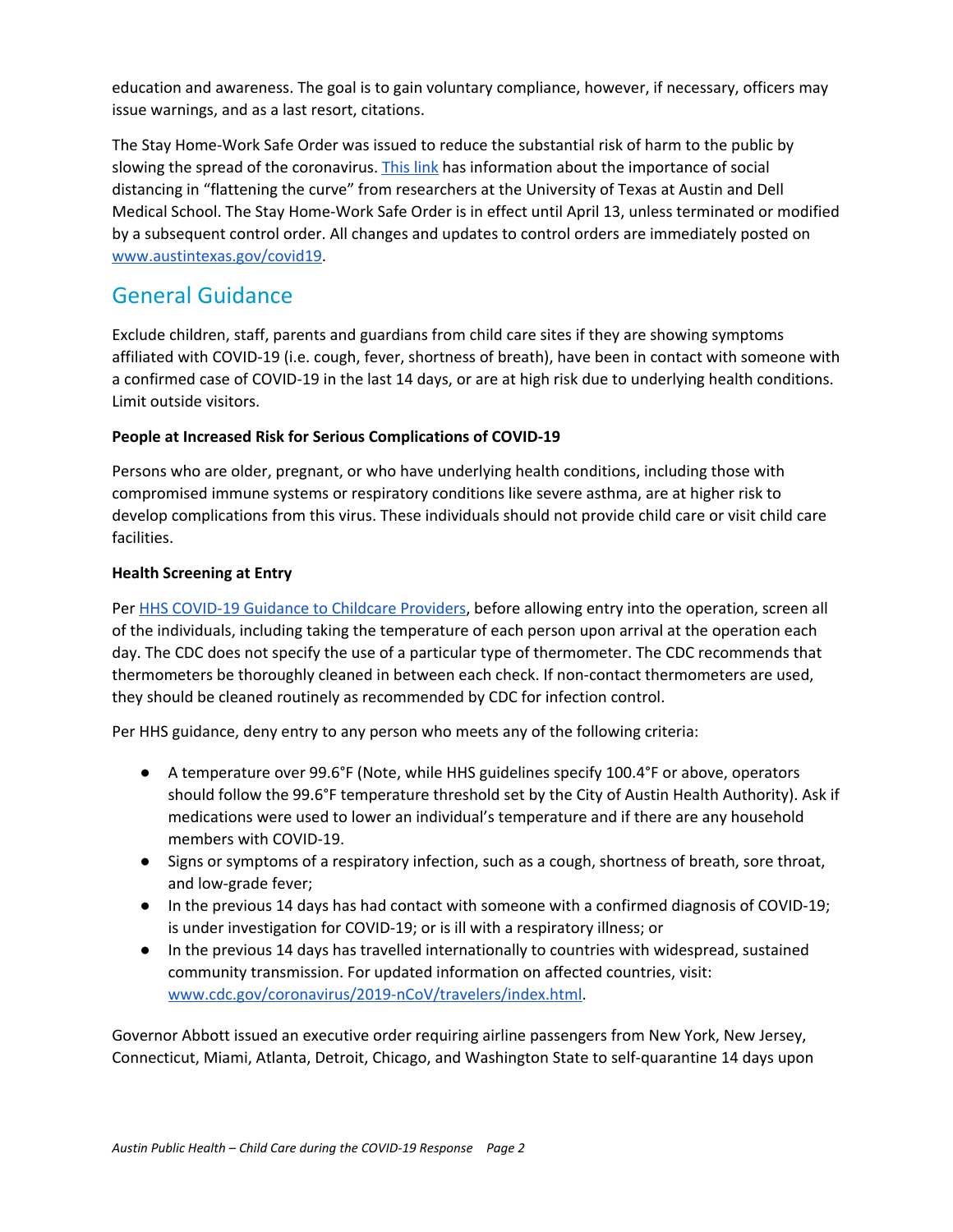arrival in Texas. The order also states people driving or flying from New Orleans into Texas must self-quarantine for 14 days.

## **Social Distancing**

Reduce group sizes to no larger than 10 people total, including children and adults (e.g. one adult and nine children, two adults and eight children, etc.). If more than one group of children is cared for at one facility, each group must be in a separate room. Keep groups together throughout the day and do not combine groups (e.g. at opening and closing) or have children change from one group to another. To the degree possible, maintain the same groups from day to day, per the Austin-Travis County [Stay](http://www.austintexas.gov/sites/default/files/files/Order%2020200324-007%20-%20Stay%20Home%20-%20Work%20Safe.pdf) [Home-Work](http://www.austintexas.gov/sites/default/files/files/Order%2020200324-007%20-%20Stay%20Home%20-%20Work%20Safe.pdf) Safe Order. This will help reduce potential exposures and may prevent an entire program from shutting down if exposure does occur.

Child care centers can assign more than one teacher to a group of children to accommodate teacher breaks. It is also fine for one group of 9 children to be cared for by two teachers with different shifts. Home-based providers must comply with the same requirements in the Austin-Travis County [Stay](http://www.austintexas.gov/sites/default/files/files/Order%2020200324-007%20-%20Stay%20Home%20-%20Work%20Safe.pdf) [Home-Work](http://www.austintexas.gov/sites/default/files/files/Order%2020200324-007%20-%20Stay%20Home%20-%20Work%20Safe.pdf) Safe Order as child care centers.

Incorporate social distancing within groups to the degree possible, aiming for six feet between children and minimizing the amount of time children are in close contact with each other. Not all strategies will be feasible for all child care settings. Administrators are encouraged to think creatively about all opportunities to increase the physical space between children and limit interactions.

Suggestions include:

- Limit the number of children at each learning center or station in the classroom to one or two at a time, if possible.
- Incorporate more individual work into the classroom.
- Increase the distance between children in circle time, meals and snacks, or during table work
- Plan activities that do not require close physical contact between individual children
- Increase spacing between nap mats to six feet if possible. If that is not possible, space nap mats as far apart as possible and place children in a toe-to-toe or head-to-toe arrangement
- Adjust the HVAC system and open windows to allow for more fresh air to enter classrooms.
- Eliminate large group activities.
- Limit the number of children in each program space.
- Limit item sharing, and if items are shared, remove, and clean and disinfect the items before returning them for use with the children. Remind children to not touch their faces and wash their hands after using these items.
- In infant rooms, use a separate blanket to hold each baby and use individual blankets on the floor. Avoid getting close to babies' and toddlers' faces when holding them.
- Limit use of water or sensory tables and wash hands immediately after any use of these tools.
- Minimize time standing in lines for children, such as during bathroom breaks or lunch lines.
- Avoid gathering in larger groups for any reason. Outside time and lunch should be taken with a stable, consistent small group (no large gathering or combining groups).
- Restrict field trips.
- Restrict trainings, staff meetings and gatherings.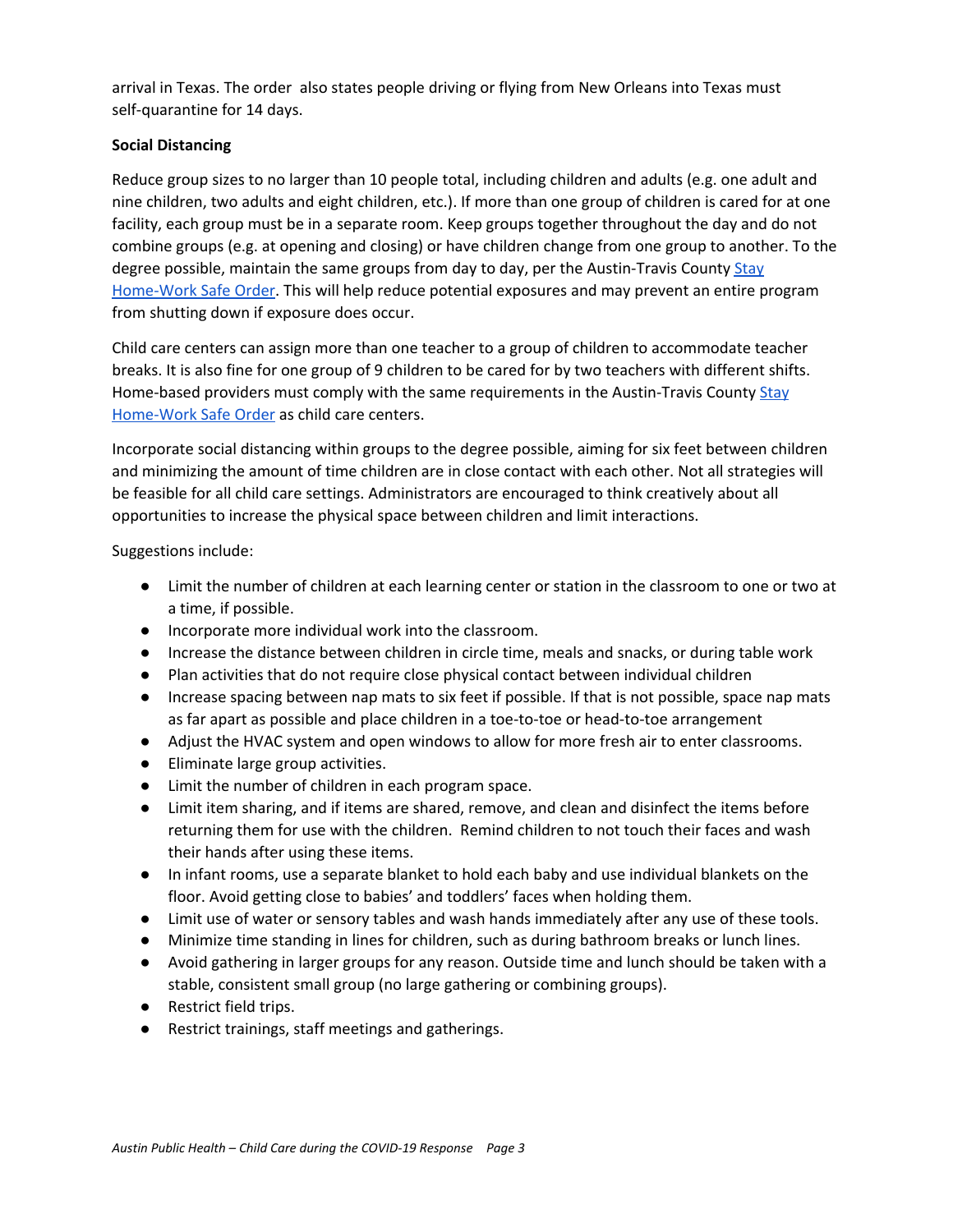### **Transportation**

● Programs may consider discontinuing transportation during COVID-19 response to reduce close contact as seating on buses may make person-to-person transmission more likely. Contact Child Care Regulation at **[MSC@hhsc.state.tx.us](mailto:MSC@hhsc.state.tx.us)** if you need guidance.

### **Outside Play**

- Offer outdoor play in staggered shifts. If multiple groups are outside at the same time, they should have a minimum of six feet of open space between outdoor play areas or visit these areas in shifts so they are not congregating. Always wash hands immediately after outdoor play time.
- Incorporate additional outside time.
- Encourage physical activity that allows for adequate social distancing and doesn't rely on materials that will need disinfecting.

### **Meals and Snack Time**

- Meals and snacks should be provided in the classroom if possible to avoid congregating in large groups.
- If meals must be provided in a lunchroom, please stagger mealtimes, arrange tables to ensure that there is six feet of space between groups, and clean tables between lunch shifts.
- Eliminate family style meals.

## **Drop-off and pick-up**

Per HHS [COVID-19](https://hhs.texas.gov/about-hhs/communications-events/news/2020/03/covid-19-guidance-child-care-providers) Guidance to Childcare Providers, pick up and drop off of children must occur outside of the operation, unless you determine that there is a legitimate need for the parent to enter. If the center is located within another building, pick up and drop off should take place outside of the building. Drop off on the playground could pose difficulties in meeting the requirements of ensuring children remain in stable groups of no more than ten persons and that groups do not mix.

- Do not combine groups in the morning or afternoon.
- You may wish to alternate drop off and pick up times for each small group if possible, to avoid a large number of people congregating outside the facility to pick up.
- Wash hands or use hand sanitizer before and after signing children in and out each day. Do not share a common pen. Parents should use their own pen if possible. If check-in is electronic, try to provide alcohol wipes and frequently clean the screens or keyboards. Wipe down any swipe cards used.

### **Hygiene Practices**

- Practice frequent hand washing with soap and water for at least 20 seconds, and require handwashing upon arriving at the center, when entering the classroom, before meals or snacks, after outside time, after going to the bathroom and prior to leaving for home. Help very young children to ensure they are handwashing effectively.
- Adults may use an alcohol-based hand sanitizer with at least 60% alcohol, but this substance is very toxic if consumed by children.
- Advise children, families and staff to avoid touching their eyes, nose and mouth with unwashed hands.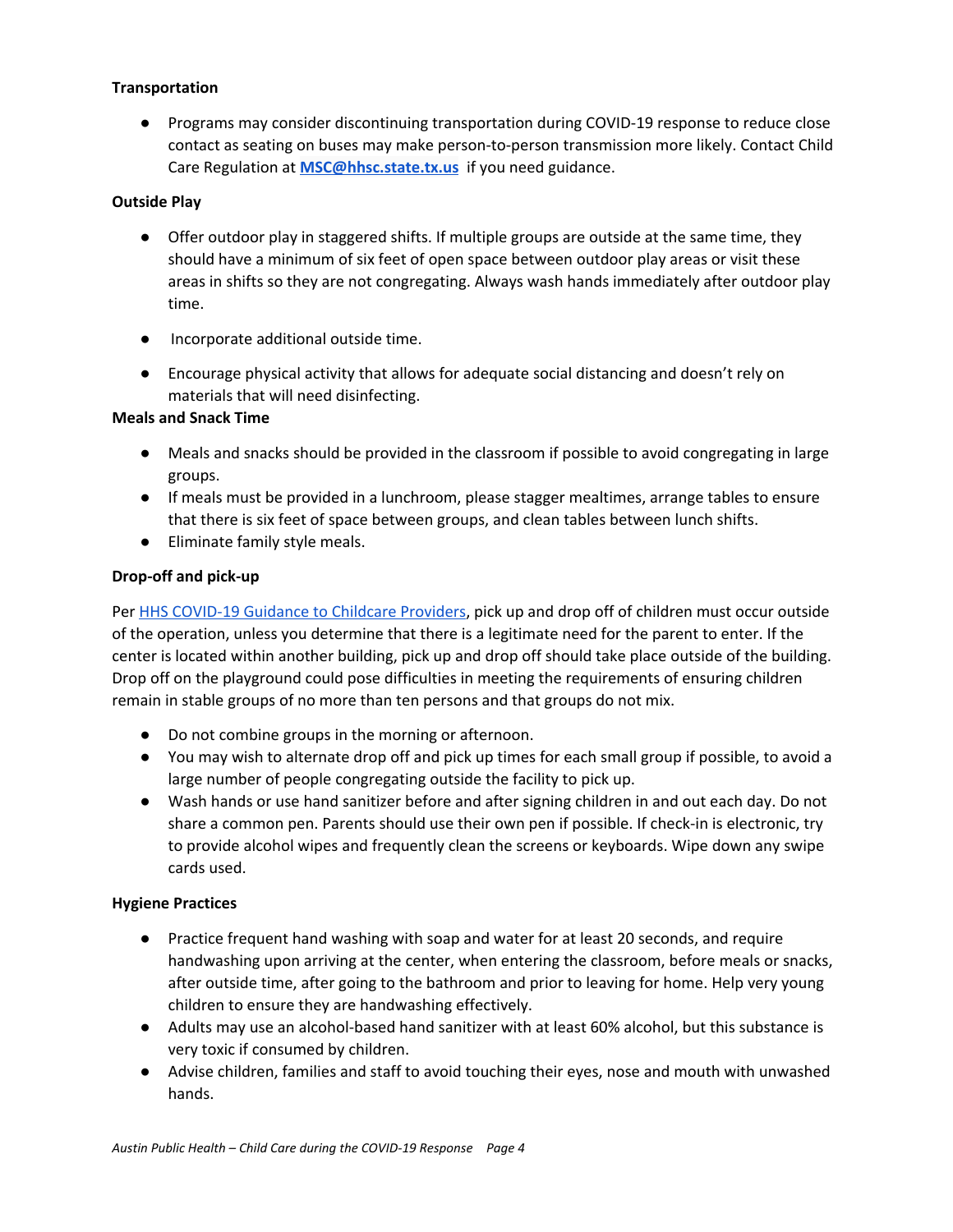- Cover coughs or sneezes with an elbow or a tissue. Throw tissues in the trash and then clean hands with soap and water or hand sanitizer (if soap and water is not readily available).
- Keep hand sanitizers safely away from young children to avoid consumption or inappropriate use.
- **●** Provide adequate supplies for good hygiene, including clean and functional handwashing stations, soap, and paper towels.

## **Emotional Support**

- **● Please watch the stress level of caregivers, parents and children at this time.** This unprecedented time has added stress to many households and programs may want to increase active supervision by the center leader and create some processes that staff could temporarily "tap out" of classroom duties if needed.
- **●** Child care staff should remember they are mandatory reporters in Texas and follow all guidance on abuse and neglect concerns even during the COVID response period.
- **●** Consider changing up the curriculum to have more emotionally supportive activities or introduce more "quiet areas" with comfort items for children who may benefit from private time.

# **Actions to Consider if a Child, Staff or Child's Household Member Develops COVID-19 or Similar Symptoms:**

- Staff or children with fever (higher than 99.6°F per the City of Austin Health Authority's threshold), cough, or shortness of breath should be excluded from entry to child care facilities and stay away from others. If in the facility, please separate the individual from all others until the ill individual can leave the facility. The ill individual (if a child, the child's parent or guardian) should contact their health care provider for immediate assistance. Children with household member(s) with confirmed COVID-19 should also be excluded from the child care facility.
- If a child or staff member develops symptoms of COVID-19, immediately separate the individual from others and send the ill person home. Other employees and children should be monitored to see if they develop any symptoms. Exhibit A of the Stay [Home-Work](http://www.austintexas.gov/sites/default/files/files/Order%2020200324-007%20-%20Stay%20Home%20-%20Work%20Safe.pdf) Safe Order provides specific requirements for those individuals suspected to have COVID-19. Follow [CDC](https://www.cdc.gov/coronavirus/2019-ncov/community/schools-childcare/index.html) [guidance](https://www.cdc.gov/coronavirus/2019-ncov/community/schools-childcare/index.html) for schools and child care.
	- $\circ$  If a teacher develops symptoms of COVID-19 while caring for children, another teacher or substitute should provide care so the ill teacher can immediately leave the facility.
- Facilities experiencing a confirmed case of COVID-19 among their population should consider closing temporarily (as advised by local health officials). The duration may be dependent on staffing levels, outbreak levels in the community or severity of illness in the infected individual. Symptom-free children and staff should not attend or work at another facility, which could potentially expose others. Facilities should undergo a thorough cleaning and disinfecting and continue to monitor for ill individuals. The CDC has guidance on cleaning and [disinfecting](https://www.cdc.gov/coronavirus/2019-ncov/community/organizations/cleaning-disinfection.html) facilities with suspected or confirmed cases of COVID-19.
- If the infected individual with confirmed or suspected COVID-19 spent minimal time (i.e. 10 minutes or less) in close contact with those in the child care facility, the facility may consider closing for 2-5 days to do a thorough cleaning and [disinfecting](https://www.cdc.gov/coronavirus/2019-ncov/community/organizations/cleaning-disinfection.html) and to continue to monitor for ill individuals.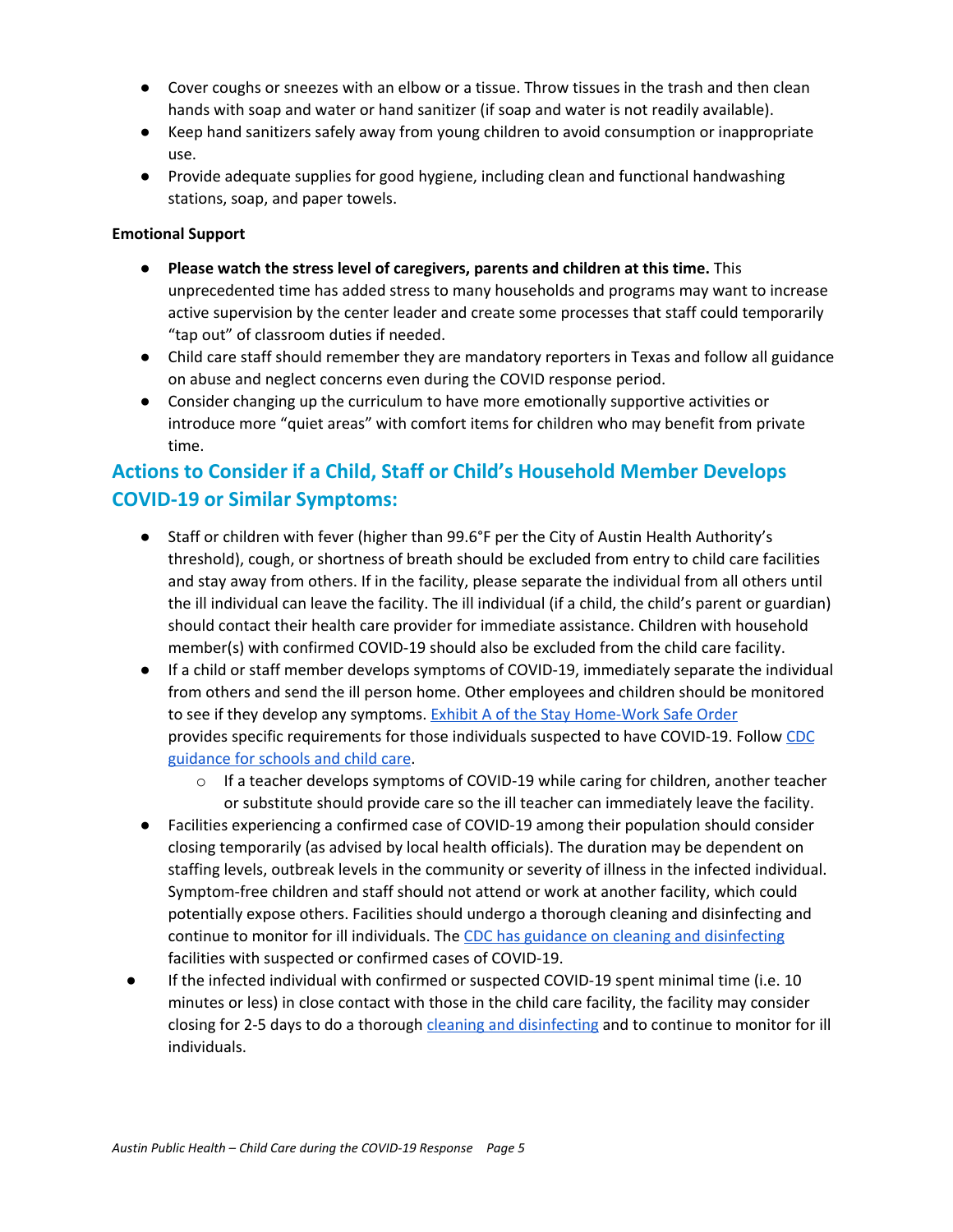- For any of these circumstances, the child care program should notify parents of other children at the facility of the situation, describe how the program is responding and continue to communicate updates to families.
	- Staff at licensed or registered family child care homes should ensure that anyone in the home who is ill should self-isolate. If the individual residing in the family home has a fever, he/she should be symptom-free for at least 72 hours. If in this circumstance, the licensed or registered family child care home may consider closing the facility and should contact Austin Public Health at **512-972-5555** or 311 and your Licensing Inspector for additional guidance.

# **Returning to a child care facility after suspected COVID-19 symptoms**

If a staff member or child has symptoms of COVID-19 or is a close contact of someone with COVID-19, they can return to the child care facility if the following conditions are met:

- If individuals have fever, cough or shortness of breath and have not been around anyone who has been diagnosed with COVID-19, they should stay home away from others until 72 hours after the fever is gone and symptoms resolve. If the person's symptoms worsen, they should contact their healthcare provider to determine if they should be tested for COVID-19.
- If an individual is diagnosed with COVID-19, they must remain out of the facility for a minimum of 7 days after the onset of first symptoms. They may return under the following conditions:
	- $\circ$  If they had a fever, 3 days after the fever ends AND they see an improvement in their initial symptoms (e.g. cough, shortness of breath);
	- $\circ$  If they do not have a fever, 3 days after they see an improvement in their initial symptoms (e.g. cough, shortness of breath); OR
	- o 7 days after symptom onset
- If an individual believes they have had close contact with someone with COVID-19 but are not currently sick, they should monitor their health for fever, cough or shortness of breath during the 14 days after the last day they were in close contact with the sick person with COVID-19. They should not go to work or school and should avoid public places for 14 days.

# **Cleaning and Disinfecting Procedures**

Continue with your normal cleaning, sanitizing, and disinfecting procedures throughout the day following licensing guidance, but increasing the frequency of cleaning/disinfecting high touch surfaces. Conduct thorough cleaning and disinfection of high touch surfaces each night after the children leave.

Current CDC guidance for [environmental](https://www.cdc.gov/coronavirus/2019-ncov/community/organizations/cleaning-disinfection.html) cleaning and disinfection specifies that disinfectants used should be registered by the EPA for emerging pathogens (a list of products that are EPA-approved for use against the virus that causes COVID-19 is available [here\)](https://www.epa.gov/sites/production/files/2020-03/documents/sars-cov-2-list_03-03-2020.pdf). Or, if a bleach water mixture is used, the disinfectant (green label) should be mixed at a concentration of 4 teaspoons per quart. This higher level of bleach disinfecting solution can replace the normal diapering/bathroom solution at this time. The disinfectant should be used on high touch surfaces throughout the day when children are not in the immediate area and when proper ventilation can be ensured.

Increase the frequency with which you clean toys, manipulatives, equipment and surfaces, especially doorknobs, high-touch surfaces, check-in counters and restrooms. Use alcohol wipes to clean keyboards and electronics and wash hands after use. Minimize the potential for the spread of germs in the program space by temporarily removing toys that are not easily cleanable (such as stuffed animals and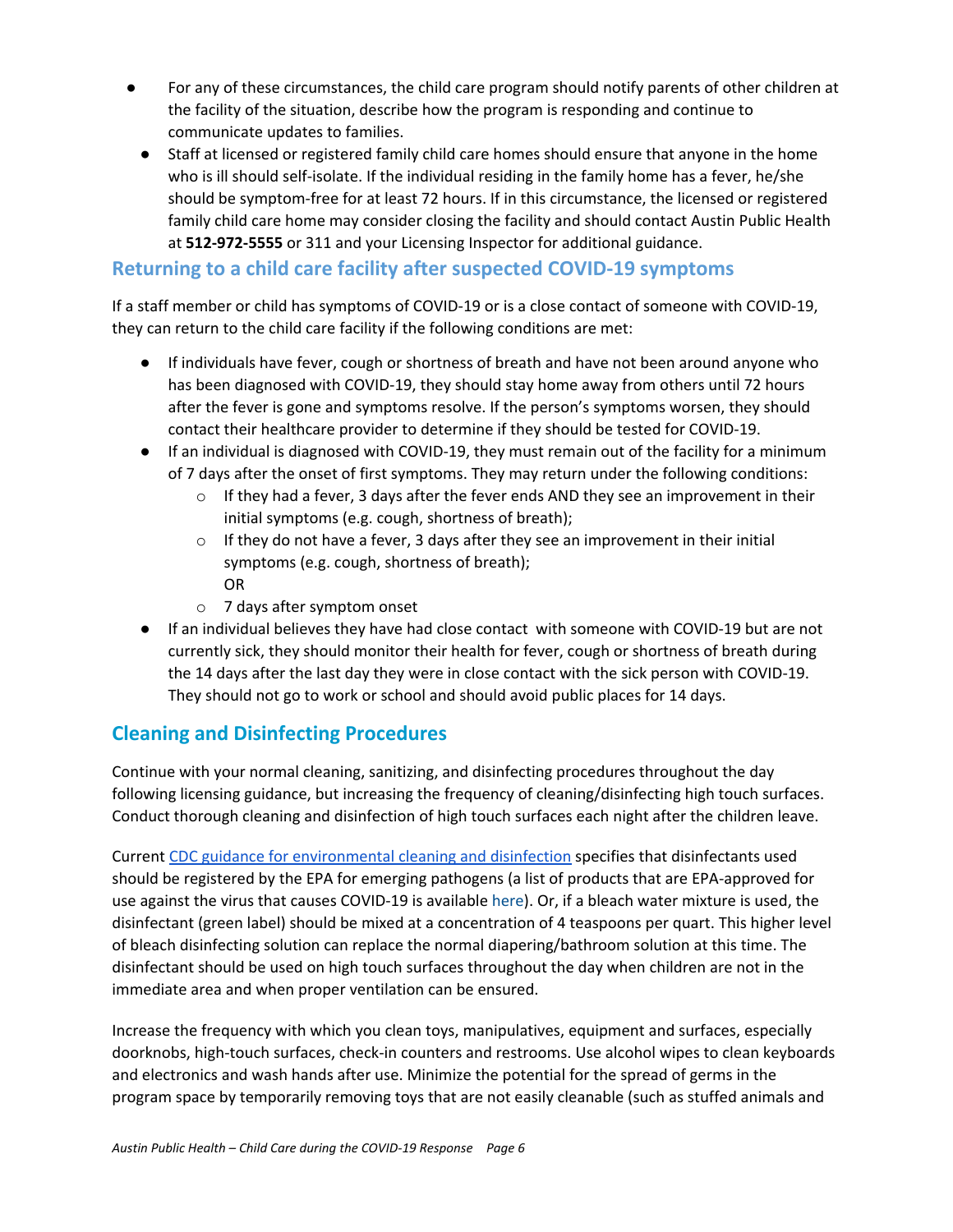pillows) and rotate the toys that are out at any time so that they can be adequately cleaned and sanitized.

If groups of children are moving from one area to another in shifts, cleaning measures must be completed prior to the new group entering this area.

Staff cleaning should follow the disinfectant manufacturer's instructions:

- Use the proper concentration of disinfectant. Proper use of bleach with water and spray bottles may be a reasonable solution if unable to locate your typical disinfecting products. For more information please visit Bleach [Solution](https://ncchildcare.ncdhhs.gov/Portals/0/documents/pdf/B/bleach_solution_fact_sheet.pdf) Fact Sheet
- Follow child care licensing rules for disinfecting.
- Take care to keep cleaning materials away from young children at all times.
- Follow the product's hazard warnings and instructions for personal protective equipment (PPE) such as gloves, eye protection and adequate ventilation.

## **"Deep" Cleaning:**

Extra cleaning may be required if a COVID-19 case has been confirmed in your facility. Please follow CDC guidance for deep cleaning.

### **Carpets:**

Disinfecting carpets is not necessary or recommended for respiratory viruses. Viruses do not live long on soft surfaces. Please follow current child care licensing and your facility standards for carpets.

### **Shared Hands-On Teaching Materials:**

These items need to be cleaned at the end of the day. Soap and water is the first step. Some items could then be sanitized. Playdough cannot be cleaned or sanitized, so consider individual containers for each child with names on labels or discontinue use. Facilities should consider removing water tables, sensory tables, etc. from use for the period of COVID response. Limit shared teaching materials to those that can be easily cleaned and disinfected at the end of the day and more often as needed.

Follow CDC [Guidance](https://www.cdc.gov/coronavirus/2019-ncov/community/schools-childcare/guidance-for-schools.html) on hygiene, sanitation, and disinfecting.

# What Government Entities are Guiding Child Care?

Child care programs operating in Austin-Travis County should follow the guidance from the following entities:

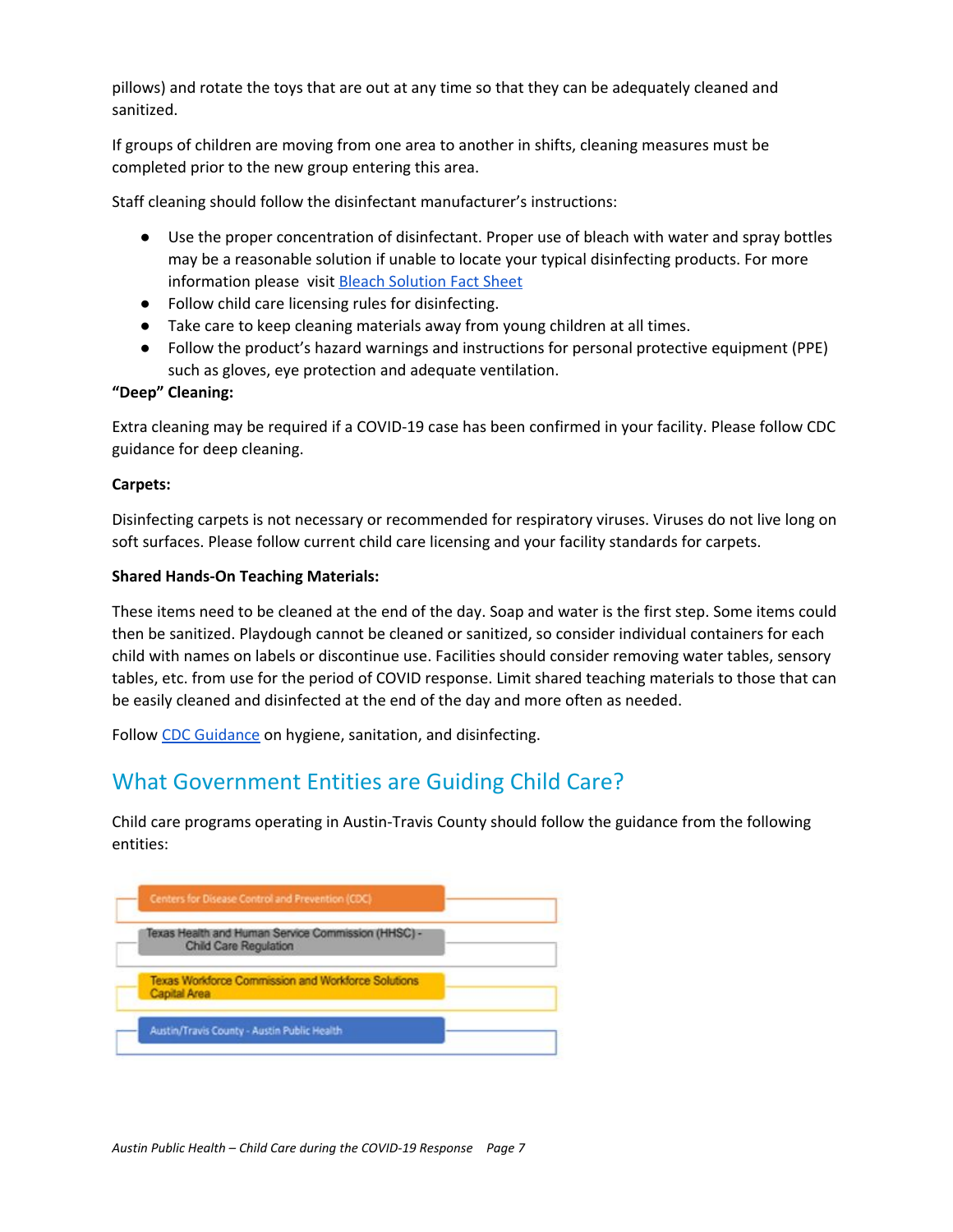**CDC:**

The **Centers for Disease Control & Prevention (CDC)** nationally is providing guidance to the federal government and to the states. They are a trusted source of information on health and safety. Specific guidance was issued to child care and schools

ENGLISH: [www.cdc.gov/coronavirus/2019-ncov/community/schools-childcare/index.html](https://www.cdc.gov/coronavirus/2019-ncov/community/schools-childcare/index.html)

SPANISH:[www.cdc.gov/coronavirus/2019-ncov/community/schools-childcare/index-sp.html](https://www.cdc.gov/coronavirus/2019-ncov/community/schools-childcare/index-sp.html)

## **HHSC - CHILD CARE REGULATION:**

For licensed and registered facilities operating in Texas, **Texas HHSC-Child Care Regulation** continues to be a primary source of regulation and guidance. Licensing regulations have not been waived statewide during this period, but additional guidance has been issued by Child Care Regulation.

**Child Care Regulation (Licensing) Impact Survey** - Required if your operation status changes: <https://www.surveymonkey.com/r/CCLCOVID19>

This survey is designed to allow you to determine any impact on your operation by COVID-19. Please complete all information so Child Care Regulations/Licensing can account for your operation's status and share information with our state and federal partners.

**You may request the following changes to your operation through your onlin[e](https://www.dfps.state.tx.us/Child_Care/Search_Texas_Child_Care/ppFacilityLogin.asp) Child Care [Licensing](https://www.dfps.state.tx.us/Child_Care/Search_Texas_Child_Care/ppFacilityLogin.asp) [Account](https://www.dfps.state.tx.us/Child_Care/Search_Texas_Child_Care/ppFacilityLogin.asp)** or by contacting your licensing inspector including the following:

- o Adding services like night time care
- o Changing your hours or the days you are operating
- o Changing the ages served
- o Moving to a temporary location

**CONTACT EMAIL**: **If you have a specific question for Child Care Licensing: [MSC@hhsc.state.tx.us](mailto:MSC@hhsc.state.tx.us)** [COVID-19](https://hhs.texas.gov/about-hhs/communications-events/news/2020/03/covid-19-guidance-child-care-providers) Guidance to Child Care Providers

Updated Guidance on March 27: Guidance Letter for Child Care Providers about [Variances](https://hhs.texas.gov/about-hhs/communications-events/news/2020/03/guidance-letter-daycare-child-care-providers-about-variances)

**TEXAS WORKFORCE COMMISSION AND WORKFORCE SOLUTIONS CAPITAL AREA:**

For up-to-date guidance, visit:

[www.wfscapitalarea.com/Child-Care-Services/COVID-19-Resources-for-Providers-Parents](http://www.wfscapitalarea.com/Child-Care-Services/COVID-19-Resources-for-Providers-Parents)

### **Texas Frontline Child Care Availability Portal:**

Many Texans working in sectors critical in the battle against COVID-19 (coronavirus) are looking for child care. A new support will be available soon to help parents: the official statewide Frontline Child Care Availability Portal. This website will allow parents to search for available child care near their home or work, and it will display a map of licensed child care centers, licensed homes, and registered homes. It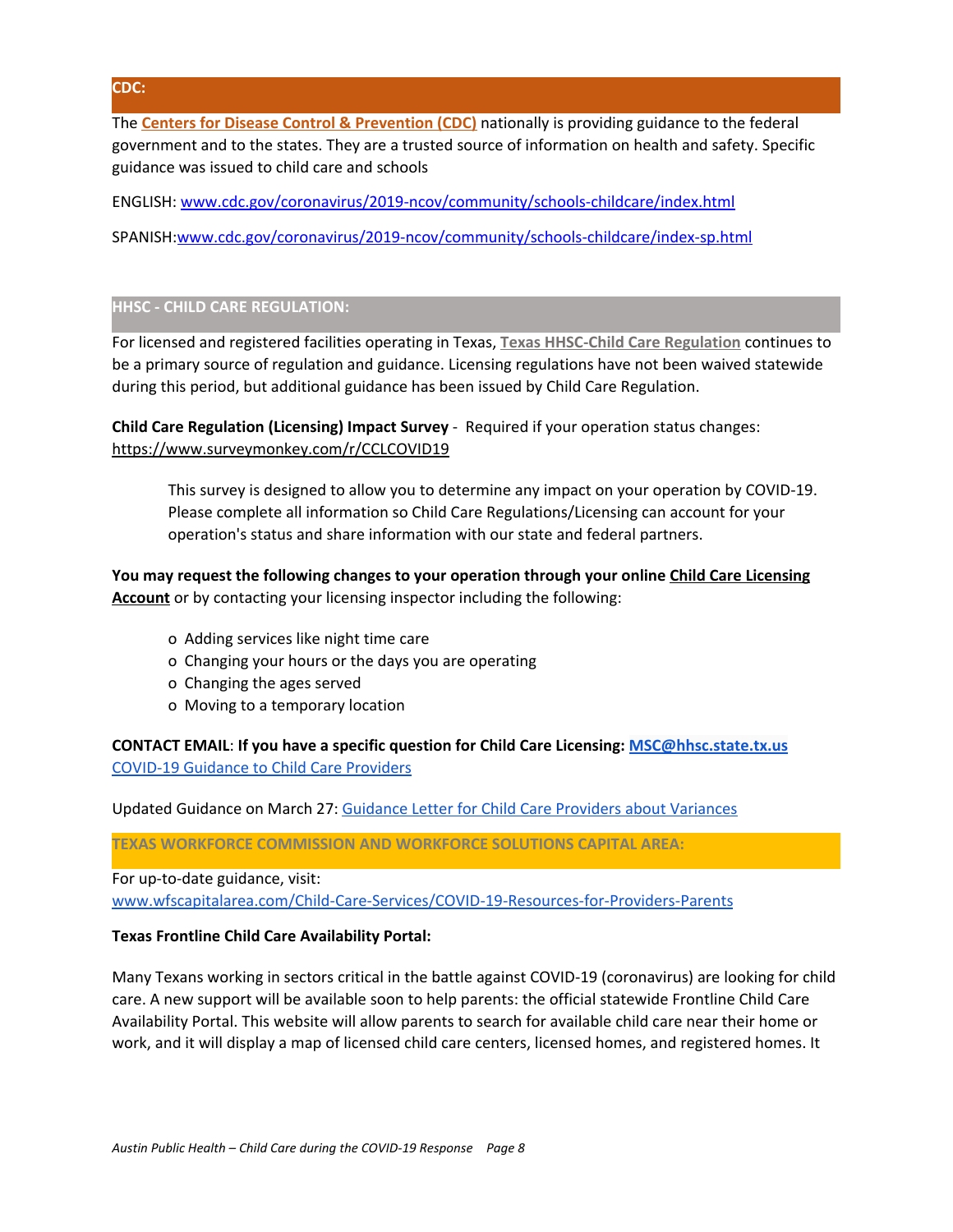will show each facility's operating hours, along with the number of open seats for each age group at the facility. After searching, families will need to contact the child care facility directly to enroll their child.

If you are willing to provide child care to our COVID-19 essential workforce, we want to list you on this website. Complete this [initial](https://gcc01.safelinks.protection.outlook.com/?url=https%3A%2F%2Furldefense.proofpoint.com%2Fv2%2Furl%3Fu%3Dhttps-3A__twc.texas.gov_news_covid-2D19-2Dresources-2Dchild-2Dcare_providerform%26d%3DDwMFAg%26c%3DRMnmm6VPZn6InKz70COhA6ljkuRx8qD28wOQIYh-aEY%26r%3DOfgG9eRfisuOFS7dSCHNulAA1bgCXubOc2a6vtAsMw3HFDVhMbK-KFwwSaD9YCfl%26m%3DEoKVvzurKeZIN9gmSp_4PDNbx7MTavA7hFTvEUPtOC4%26s%3DR--uh_T9O2l9YC_J2TMaQl3j8wtJx3vZpLeqVkArDDI%26e%3D&data=02%7C01%7Cshay.everitt%40twc.state.tx.us%7Cffbb3125db084ab2aa7908d7d4e7b623%7Cfe7d3f4f241b4af184aa32c57fe9db03%7C0%7C0%7C637211963978092928&sdata=T1phPehk9t7JInq90uFDc6%2BGjAhOLX1GDbvQIJKG%2BI4%3D&reserved=0) form, indicating the number of child care seats for each age group you currently have available.

Please complete [t](https://gcc01.safelinks.protection.outlook.com/?url=https%3A%2F%2Furldefense.proofpoint.com%2Fv2%2Furl%3Fu%3Dhttps-3A__twc.texas.gov_news_covid-2D19-2Dresources-2Dchild-2Dcare_providerform%26d%3DDwMFAg%26c%3DRMnmm6VPZn6InKz70COhA6ljkuRx8qD28wOQIYh-aEY%26r%3DOfgG9eRfisuOFS7dSCHNulAA1bgCXubOc2a6vtAsMw3HFDVhMbK-KFwwSaD9YCfl%26m%3DEoKVvzurKeZIN9gmSp_4PDNbx7MTavA7hFTvEUPtOC4%26s%3DR--uh_T9O2l9YC_J2TMaQl3j8wtJx3vZpLeqVkArDDI%26e%3D&data=02%7C01%7Cshay.everitt%40twc.state.tx.us%7Cffbb3125db084ab2aa7908d7d4e7b623%7Cfe7d3f4f241b4af184aa32c57fe9db03%7C0%7C0%7C637211963978102885&sdata=%2BJQR1wldIeVnxFyuzOxi6LBblMCyZfpS89PVcE7TysU%3D&reserved=0)his [form](https://gcc01.safelinks.protection.outlook.com/?url=https%3A%2F%2Furldefense.proofpoint.com%2Fv2%2Furl%3Fu%3Dhttps-3A__twc.texas.gov_news_covid-2D19-2Dresources-2Dchild-2Dcare_providerform%26d%3DDwMFAg%26c%3DRMnmm6VPZn6InKz70COhA6ljkuRx8qD28wOQIYh-aEY%26r%3DOfgG9eRfisuOFS7dSCHNulAA1bgCXubOc2a6vtAsMw3HFDVhMbK-KFwwSaD9YCfl%26m%3DEoKVvzurKeZIN9gmSp_4PDNbx7MTavA7hFTvEUPtOC4%26s%3DR--uh_T9O2l9YC_J2TMaQl3j8wtJx3vZpLeqVkArDDI%26e%3D&data=02%7C01%7Cshay.everitt%40twc.state.tx.us%7Cffbb3125db084ab2aa7908d7d4e7b623%7Cfe7d3f4f241b4af184aa32c57fe9db03%7C0%7C0%7C637211963978102885&sdata=%2BJQR1wldIeVnxFyuzOxi6LBblMCyZfpS89PVcE7TysU%3D&reserved=0) before 8:00pm on **Tuesday, March 31**. This is not a regulatory requirement, though we would like to publish accurate information listed for your child care operation in the upcoming Frontline Child Care Availability Portal. While you can continue entering information after this deadline, this portal will be launched for parents the evening of April 1, and we want parents to have accurate information.

If you have any challenges logging in, please visit this [link](https://gcc01.safelinks.protection.outlook.com/?url=https%3A%2F%2Furldefense.proofpoint.com%2Fv2%2Furl%3Fu%3Dhttps-3A__gcc01.safelinks.protection.outlook.com_-3Furl-3Dhttps-253A-252F-252Fchildcare.bowtiebi.com-252Fcustom-5Ffiles-252FState-5Fof-5FTexas-5FProvider-5FPortal-5FAccess-5Fppt.pdf-26data-3D02-257C01-257Creagan.miller2-2540twc.state.tx.us-257C5b03a01ae880482d486708d7d4c2ce72-257Cfe7d3f4f241b4af184aa32c57fe9db03-257C0-257C0-257C637211805455453878-26sdata-3DhGvIUr4HQZLbWIHoxq0TUp0dfpZlVWszsbsYQV-252FF01o-253D-26reserved-3D0%26d%3DDwMFAg%26c%3DRMnmm6VPZn6InKz70COhA6ljkuRx8qD28wOQIYh-aEY%26r%3DOfgG9eRfisuOFS7dSCHNulAA1bgCXubOc2a6vtAsMw3HFDVhMbK-KFwwSaD9YCfl%26m%3DEoKVvzurKeZIN9gmSp_4PDNbx7MTavA7hFTvEUPtOC4%26s%3DYzVKiRd1ga9mngYWJE4febbDtY_BbFuubzxczeaRM10%26e%3D&data=02%7C01%7Cshay.everitt%40twc.state.tx.us%7Cffbb3125db084ab2aa7908d7d4e7b623%7Cfe7d3f4f241b4af184aa32c57fe9db03%7C0%7C0%7C637211963978102885&sdata=orngVvYUiW1LX%2Fc8eNWKnEyOUweQsqX7MCFs3ozByrg%3D&reserved=0) to find instructions for how to log in for the first time.

If you are currently a Child Care Services (CCS) provider, information will be provided to you by Workforce Solutions Capital Area with guidance to be able to near-term provide subsidy assistance to essential workers.

If you would like to sign up to become a CCS provider in order to provide child care for essential workers and receive subsidy funding for this care, please proactively contact Workforce Solutions Capital Area to begin an expedited process of signing up. Please contact Workforce Solutions CCS at 512-597-7191 or [providerservices@wfscapitalarea.com](mailto:providerservices@wfscapitalarea.com)

On March 27, Texas Workforce Commission (TWC) issued additional recommendations to Workforce Boards across Texas, including Workforce Solutions Capital Area. On March 30, 2020, the County and City officials are recognizing these TWC recommendations for all licensed and registered child care providers operating in the Capital Area Workforce Board region: [www.twc.texas.gov/files/policy\\_letters/attachments/07-20-att-1-twc.pdf](https://www.twc.texas.gov/files/policy_letters/attachments/07-20-att-1-twc.pdf)

We know there are a lot of questions about CCS as policies are changing to help ensure response to COVID-19 does not negatively impact a CCS child care provider and does not negatively impact families receiving child care subsidy assistance. Additionally, there is NEW funding being made available in Texas to provide CCS subsidy for COVID-essential personnel.

[gov.texas.gov/news/post/governor-abbott-announces-new-processes-to-preserve-and-extend-child-car](https://gov.texas.gov/news/post/governor-abbott-announces-new-processes-to-preserve-and-extend-child-care-capacity-for-front-line-workers) [e-capacity-for-front-line-workers](https://gov.texas.gov/news/post/governor-abbott-announces-new-processes-to-preserve-and-extend-child-care-capacity-for-front-line-workers)

### **The Texas Workforce Commission is also a central source of information for employers:**

[www.twc.texas.gov/businesses/mass-claims-unemployment-benefits](https://www.twc.texas.gov/businesses/mass-claims-unemployment-benefits)

## **AUSTIN-TRAVIS COUNTY- AUSTIN PUBLIC HEALTH:**

During a period of emergency response, the local authorities such as Austin Public Health, City of Austin and Travis County may also provide requirements or recommendations.

Austin-Travis County is currently operating under a Stay Home-Work Safe Order through April 13, 2020. Please continue to monitor as this deadline could be extended. [www.austintexas.gov/COVID19](http://www.austintexas.gov/COVID19)